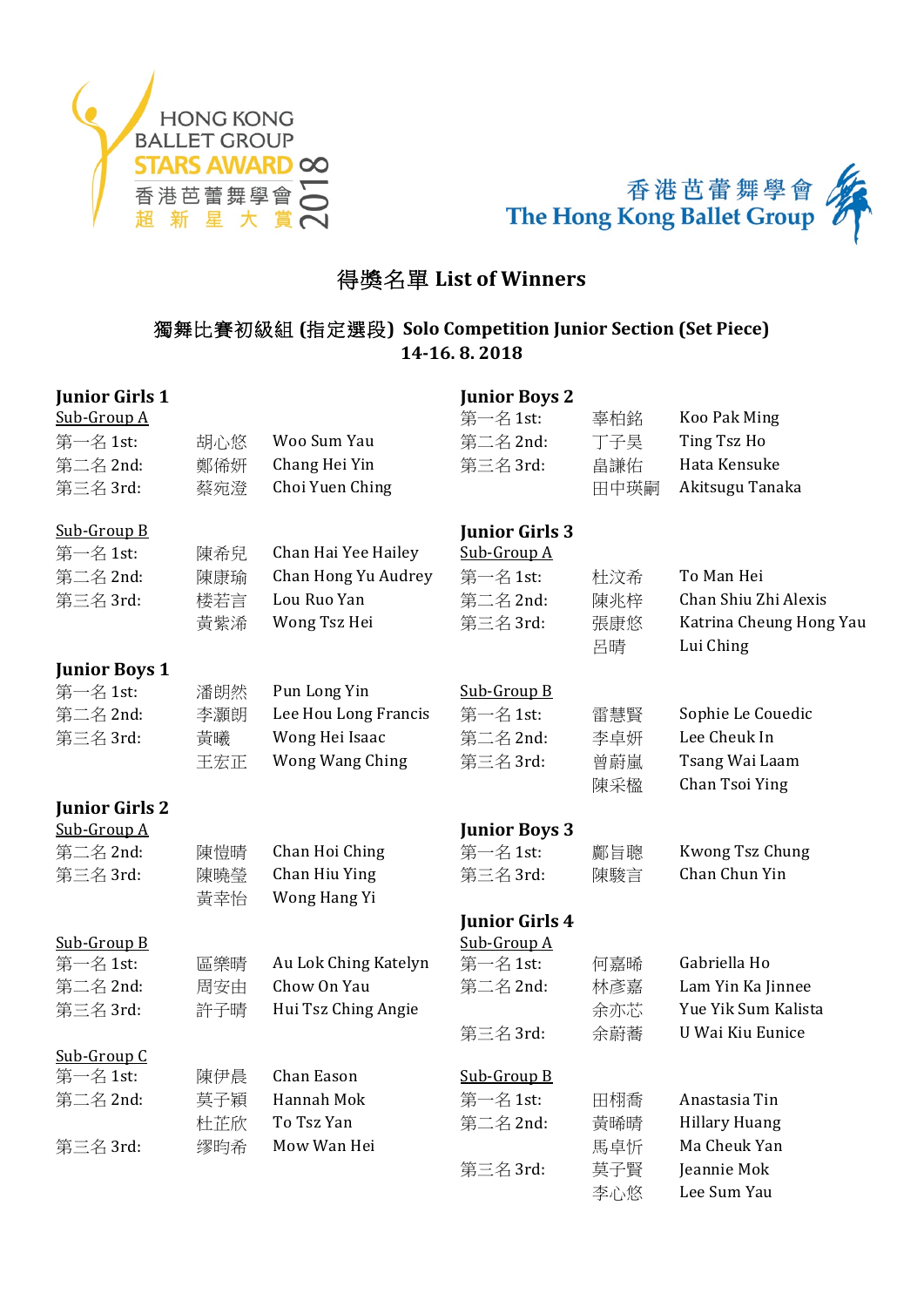



# **得獎名單 List of Winners**

# 獨舞比賽初級組 **(**自由選段**) Solo Competition Junior Section (Free Piece) 17. 8. 2018**

| <b>Junior 1</b> |     |                      | <b>Junior 3</b> |     |                     |
|-----------------|-----|----------------------|-----------------|-----|---------------------|
| 第三名 3rd:        | 徐藹晴 | Tsui Oi Ching        | 第一名 1st:        | 林卓妮 | Lam Cheuk Ni Cherry |
|                 | 黎曉恩 | Lai Hiu Yan Esther   | 第二名 2nd:        | 丁子昊 | Ting Tsz Ho         |
|                 |     |                      |                 | 李卓妍 | Lee Cheuk In        |
| <b>Junior 2</b> |     |                      | 第三名 3rd:        | 蕭詠藍 | Shew Wing Lam       |
| 第一名 1st:        | 區樂晴 | Au Lok Ching Katelyn |                 | 劉倬妍 | Lau Cheuk Yin       |
| 第二名 2nd:        | 陳伊晨 | Chan Eason           |                 |     |                     |
| 第三名 3rd:        | 鄭睿怡 | Chang Yui Yi Stella  | Junior 4        |     |                     |
|                 | 陳愷晴 | Chan Hoi Ching       | 第一名 1st:        | 李若萌 | Lei Ieok Mang       |
|                 |     |                      | 第二名 2nd:        | 張霈君 | Cheung Esther       |
|                 |     |                      |                 | 林卓妮 | Lam Cheuk Ni Cherry |
|                 |     |                      | 第三名 3rd:        | 吳沛嵐 | Ng Pui Nam Ashley   |
|                 |     |                      |                 | 路雪盈 | Loo Suet Ying       |

#### 獨舞比賽成人組 **Solo Competition Adult Section 21. 8. 2018**

| <b>Adult 1</b> |     |                         | <b>Adult 2</b> |       |                           |
|----------------|-----|-------------------------|----------------|-------|---------------------------|
| 第一名 1st:       | 陳宣伶 | Chen, Hsuan Ling        | 第一名 1st:       | 畠 幸子  | Yukiko Hata               |
| 第二名 2nd:       | 梁穎姍 | Leung Wing Shan Goretti | 第二名 2nd:       | 陳映慈   | Chen Ying Tzu             |
| 第三名 3rd:       | 莫斯頴 | Mok Sze Wing Story      |                | 福神裕加里 | Yukari Fukugami           |
|                |     |                         | 第三名 3rd:       | 張婉君   | Cheung Yuen Kwun Jennifer |
|                |     |                         |                | 麥佩詩   | Mak Pui See               |

#### 群舞比賽 Group Dance Competition **21. 8. 2018**

| 第一名 1st: | 陳媛婷              | Chan Woon Ting            |
|----------|------------------|---------------------------|
|          | 第二名 2nd: 許玉芬、吳詠珊 | Hui Yuk Fan, Ng Wing Shan |
| 第三名 3rd: | 杜致維              | To Chi Wai Vicki          |